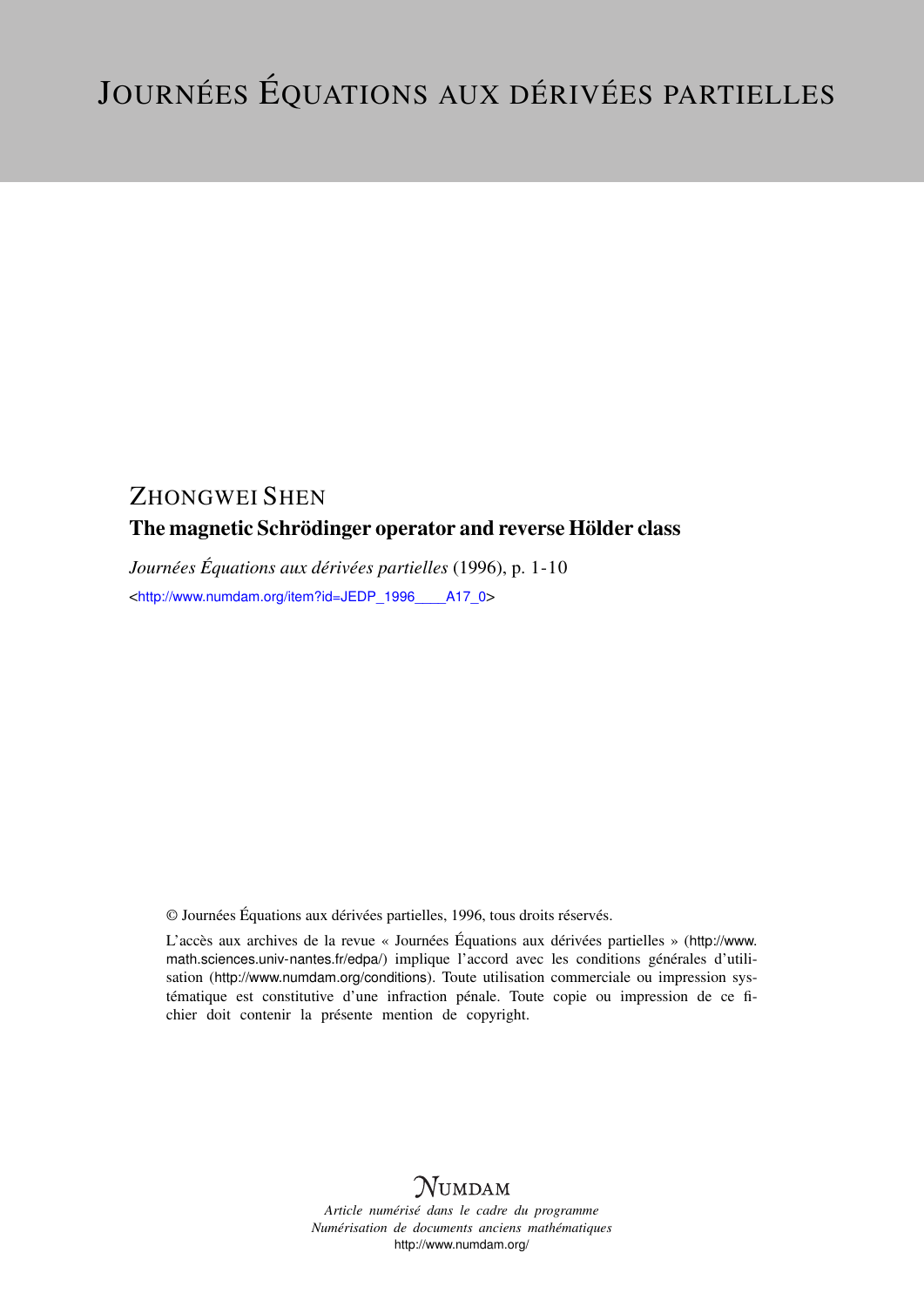# **The Magnetic Schrödinger Operator And Reverse Holder Class**

Zhongwei Shen<sup>1</sup> Department of Mathematics University of Kentucky Lexington, KY 40506 U. S. A.

**Abstract:** We present some recent results on the number of negative eigenvalues and eigenvalue asymptotics for magnetic Schrodinger operators. The conditions on the electric potential and magnetic field are given in terms of the reverse Holder inequality.

#### **1. Introduction**

Consider the magnetic Schrödinger operator

(1.1) 
$$
H = H(\mathbf{a}, V) = \sum_{j=1}^{n} \left(\frac{1}{i} \frac{\partial}{\partial x_j} - a_j(x)\right)^2 + V(x) \text{ on } \mathbb{R}^n, n \ge 3
$$

where  $\mathbf{a} = (a_1, \dots, a_n) : \mathbb{R}^n \to \mathbb{R}^n$  is the magnetic potential, and  $V : \mathbb{R}^n \to \mathbb{R}$  is the electric potential. We shall assume that, *H* admits a self-adjoint realization, which is still denoted by  $H$ , in  $L^2(\mathbb{R}^n)$ .

Let  $N(\lambda, H)$  denote the number of eigenvalues (counting multiplicity) of *H* smaller than  $\lambda$  (or in general the dimension of the spectral projection for *H* corresponding to the interval  $(-\infty, \lambda)$ . In the case  $a = 0$ , the classical theorem of Cwikel-Lieb-Rozenbljum states that

(1.2) 
$$
N(\lambda, -\Delta + V) \leq c_n |\{(x, \xi) \in \mathbb{R}^n \times \mathbb{R}^n : |\xi|^2 + V(x) < \lambda \}|.
$$

However, there exist some simple potentials  $V(x)$  (e.g.  $V(x) = x_1^2 x_2^2 \cdots x_n^2$ ) for which, the right hand of (1.2) is infinite and, nevertheless,  $-\Delta + V(x)$  has a discrete

Typeset by *AM^-TE^*

<sup>1</sup> Partially supported by the NSF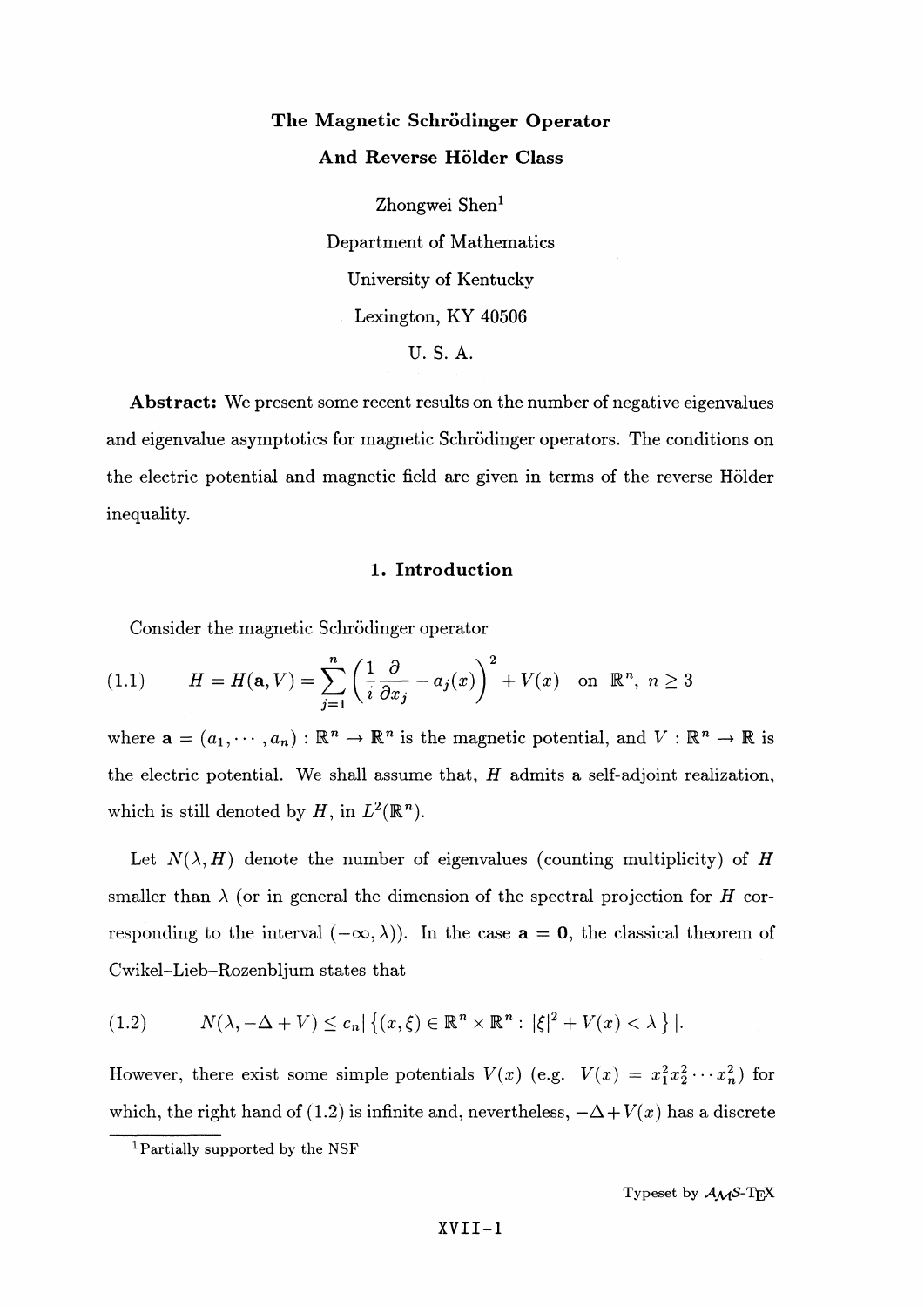spectrum. Furthermore, the phase-space volume estimate fails completely when the magnetic potential  $a(x)$  is present and  $V(x) \equiv 0$ . There has been considerable interest in this kind of non-classical eigenvalue asymptotics in recent years. See e.g. [R], [Si], [F], [HM], [MN], [I]. In this note we will present some recent results on the number of negative eigenvalues and eigenvalue asymptotics for the Schrodinger operator with magnetic field in certain reverse Holder class. Our results are closely related to the work of Fefferman and Phong [F], Helffer, Mohamed, and Nourrigat [HM], [HN1], [MN]. In particular, we generalize the Fefferman-Phong estimates on the number of negative eigenvalues for  $-\Delta + V(x)$  (using minimal dyadic cubes) to the operator  $H(\mathbf{a}, V)$ . Our estimates incorporate the contribution from the magnetic field in an effective way. We are also able to extend the results of B. Helffer, A. Mohamed, and J. Nourrigat on the eigenvalue asymptotics to potentials with minimal smoothness assumptions. Finally, we will mention some related  $L^p$ estimates and weak-type  $(1,1)$  estimate for the magnetic Schrödinger operator.

#### *2.* **The Reverse Holder Class**

Our assumptions on potentials will be given in terms of the reverse Holder inequality.

Let  $Q(x, r)$  denote the cube centered at x with side length r.

**Definition 2.1.** Suppose that  $W \in L_{loc}^p(\mathbb{R}^n)$   $(1 \lt p \leq \infty)$  and  $W \geq 0$  a.e. on  $\mathbb{R}^n$ We say  $W \in (RH)_{p, loc}$  if there exists  $C_0 \geq 1$  such that

(2.2) 
$$
\left(\frac{1}{r^n}\int_{Q(x,r)}W^p(y)dy\right)^{1/p}\leq C_0\cdot\frac{1}{r^n}\int_{Q(x,r)}W(y)dy
$$

for every  $x \in \mathbb{R}^n$  and  $0 < r \leq 1$ . If (2.2) holds for  $0 < r < \infty$ , we say  $W \in (RH)_p$ .

The reverse Hölder class  $(RH)_p$  was introduced by Gehring and Muckenhoupt in the study of quasi- conformal mapping and weighted norm inequalities, respectively. It has been studied extensively in harmonic analysis. See [St].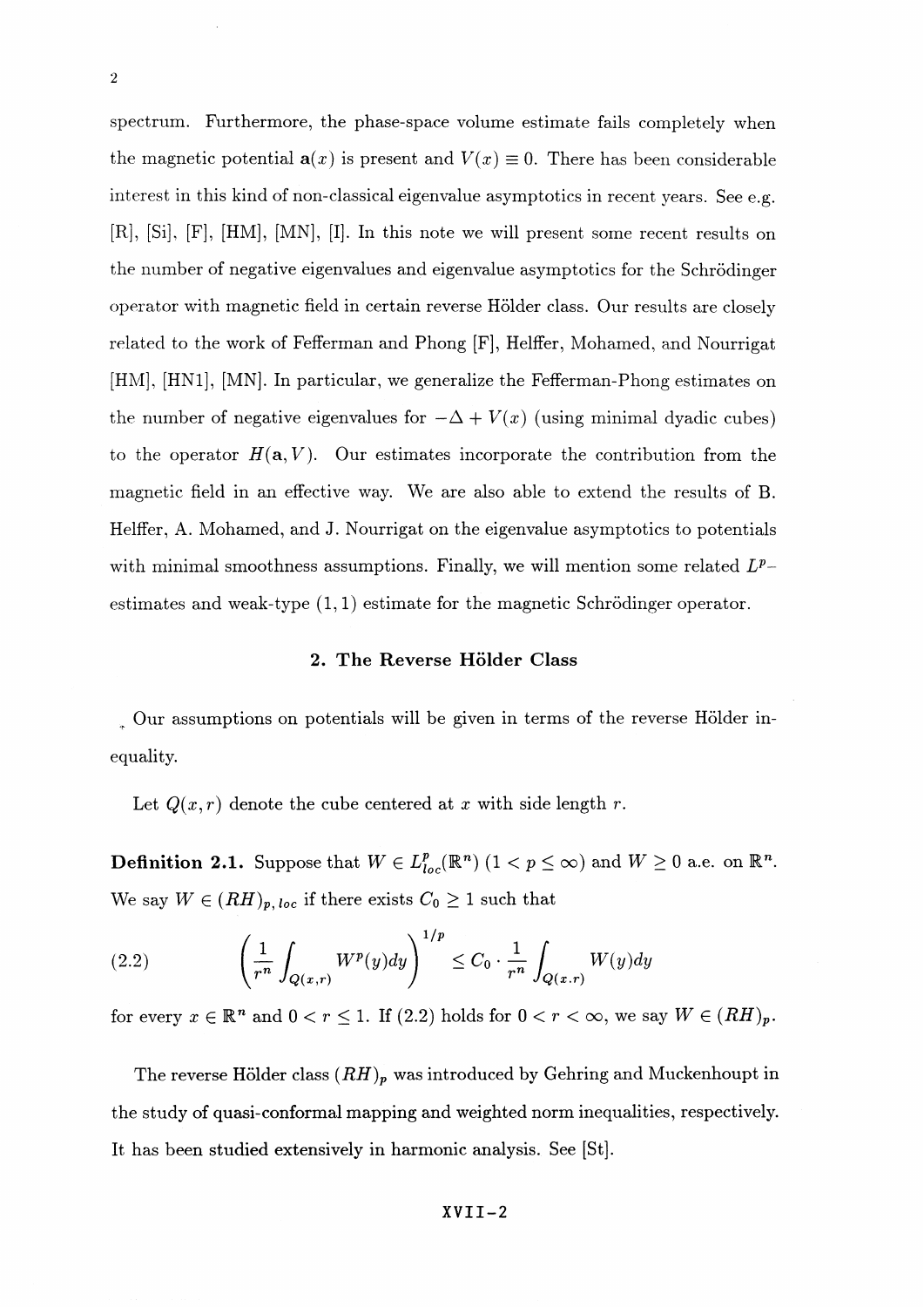**Example 2.3.** If  $\alpha > 0$  and  $P(x)$  is a polynomial of degree k, then  $W(x) =$  $|P(x)|^{\alpha} \in (RH)_p$  for any  $p > 1$  with a constant  $C_0 = C_0(n, \alpha, k)$ .

**Example 2.4.**  $W(x) = e^{|x|}$  is in  $(RH)_p$ , loc. but not in  $(RH)_p$  for any  $p > 1$ .

**Definition 2.5.** For a nonnegative function W, the auxilary function  $m(x, W)$  is defined by

$$
\frac{1}{m(x,W)} = \sup \left\{ r > 0: \ \frac{1}{r^{n-2}} \int_{Q(x,r)} W(y) dy \le 1 \right\}.
$$

The function  $m(x, W)$ , which is closely related to the uncertainty principle, plays a very important role. The definition of  $m(x, W)$  generalizes the earlier version of a very useful auxiliary function for polynomial potentials. Indeed, if  $W = |P(x)|$ and  $P(x)$  is a polynomial of degree k, then

(2.6) 
$$
m(x, W) \approx \sum_{|\beta| \le k} |\partial_x^{\beta} P(x)|^{\frac{1}{|\beta|+2}}.
$$

The following proposition summarizes the basic properties of  $m(x, W)$  when  $W \in (RH)_{n/2}$  [Sh1].

**Proposition 2.7.** Suppose  $W \in (RH)_{n/2}$ . Then there exist  $C > 0$ ,  $c > 0$ , and *ko > 0 such that*

(a) 
$$
m(x, W) \approx m(y, W)
$$
 if  $|x - y| \le \frac{C}{m(x, W)}$ ,

(b) 
$$
m(y, W) \leq C \left\{1 + |x - y| m(x, W)\right\}^{k_0} m(x, W)
$$

(c) 
$$
m(y, W) \geq \frac{cm(x, W)}{\{1 + |x - y| m(x, W)\}^{k_0/(k_0+1)}}
$$

Similar properties hold if we assume  $W \in (RH)_{n/2,loc}$  and restrict x, y to the case  $|x - y| \le 1$  [Sh3].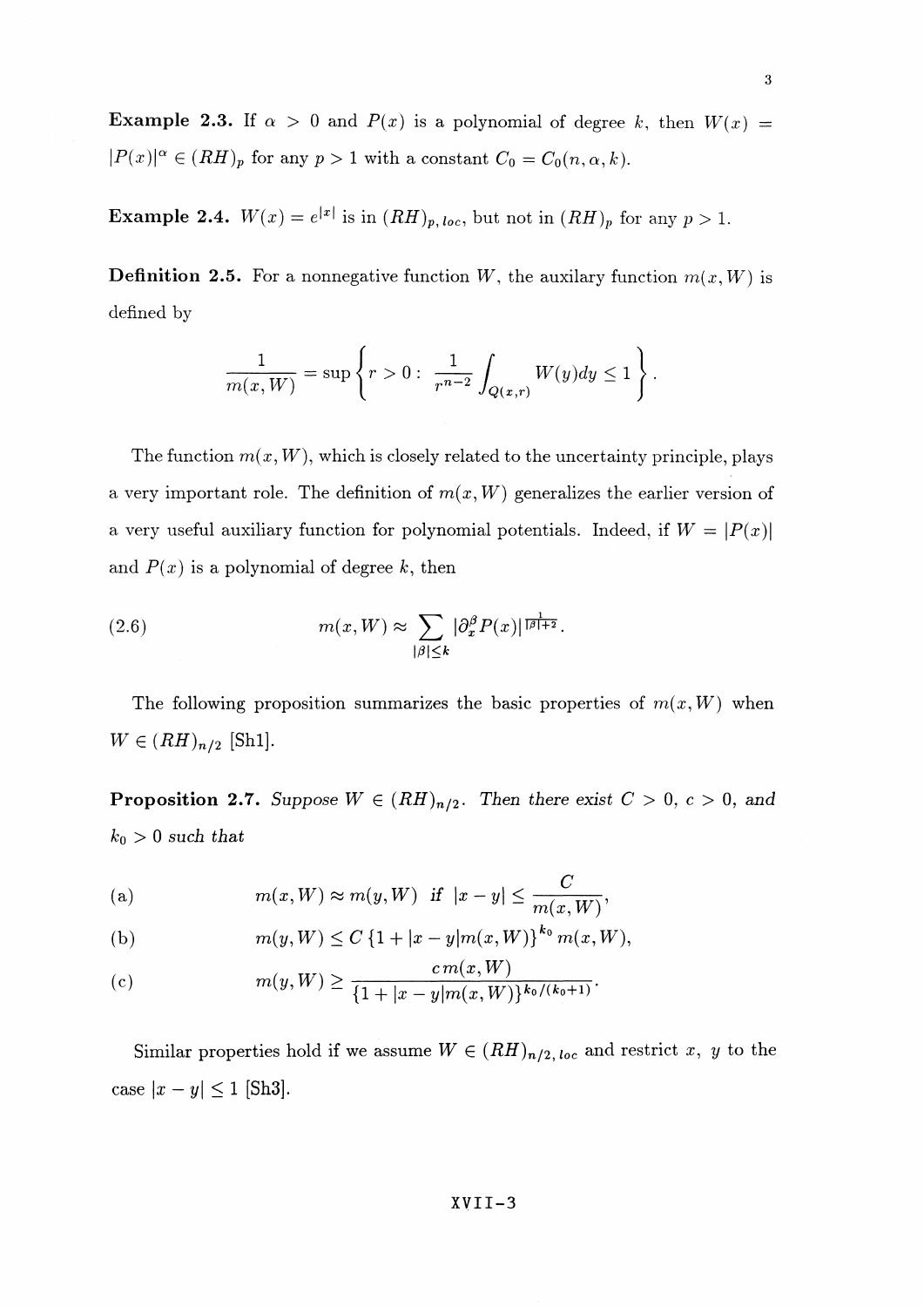#### **3. The Number of Negative Eigenvalues**

Using a sharper form of the uncertainty principle, C. Fefferman and D. H. Phong were able to refine the classical estimate (1.2). In [F], it was shown that, for  $p > 1$ and  $\lambda \leq 0$ ,  $N(\lambda, -\Delta + V)$  is bounded by  $C_n \cdot N_0$ , where  $N_0$  is the number of minimal (disjoint) dyadic cubes which satisfy

(3.1) 
$$
\ell(Q)^2 \left( \frac{1}{|Q|} \int_Q |V(x)|^p dx \right)^{1/p} \ge c > 0, \quad \ell(Q) < \frac{1}{\sqrt{|\lambda|}},
$$

 $\ell(Q)$  denotes the side length of cube  $Q$ , and  $c$  depends on  $n$  and  $p$ .

In this section we generalize the Fefferman-Phong estimate to the magnetic Schrödinger operator under certain conditions on the magnetic field  $B(x)$ . The conditions on **B** in particular are satisfied if the magnetic potentials  $a_j(x)$ ,  $j =$  $1,2,\ldots,n$  are polynomials. More importantly, our estimates incorporate the contribution from the magnetic field.

Let  $\mathbf{B}(x) = \text{curl } \mathbf{a}(x) = (b_{jk}(x))_{1 \leq j,k \leq n}$  be the magnetic field generated by  $\mathbf{a}(x)$ where

(3.2) 
$$
b_{jk}(x) = \frac{\partial a_j}{\partial x_k} - \frac{\partial a_k}{\partial x_j}.
$$

**Theorem 3.3.** [Sh5] Let  $n \geq 3$ . Suppose  $\mathbf{a} \in C^2(\mathbb{R}^n)$ ,  $V \in L^p_{loc}(\mathbb{R}^n)$  for some  $p > 1$ . Also assume that  $|\mathbf{B}| \in (RH)_{n/2}$  and

(3.4) 
$$
|\nabla \mathbf{B}(x)| \leq C_1 \left\{ m(x, |\mathbf{B}|) \right\}^3
$$

*where*  $|\mathbf{B}| = |\mathbf{B}(x)| = \sum_{j,k} |b_{jk}(x)|$ . Then, there exist  $C = C(n) > 0$  and  $c =$  $c(C_0, C_1, n, p) > 0$ , such that, for  $\lambda \leq 0$ ,  $N(\lambda, H)$  is bounded by  $C \cdot N_0$  where  $N_0$  is the *number of minimal (disjoint) dyadic cubes Q which satisfy*

(3.5) 
$$
\ell(Q)^2 \left( \frac{1}{|Q|} \int_Q |V(x)|^p dx \right)^{1/p} \ge c, \quad \ell(Q) < \frac{1}{\sqrt{|\lambda|}},
$$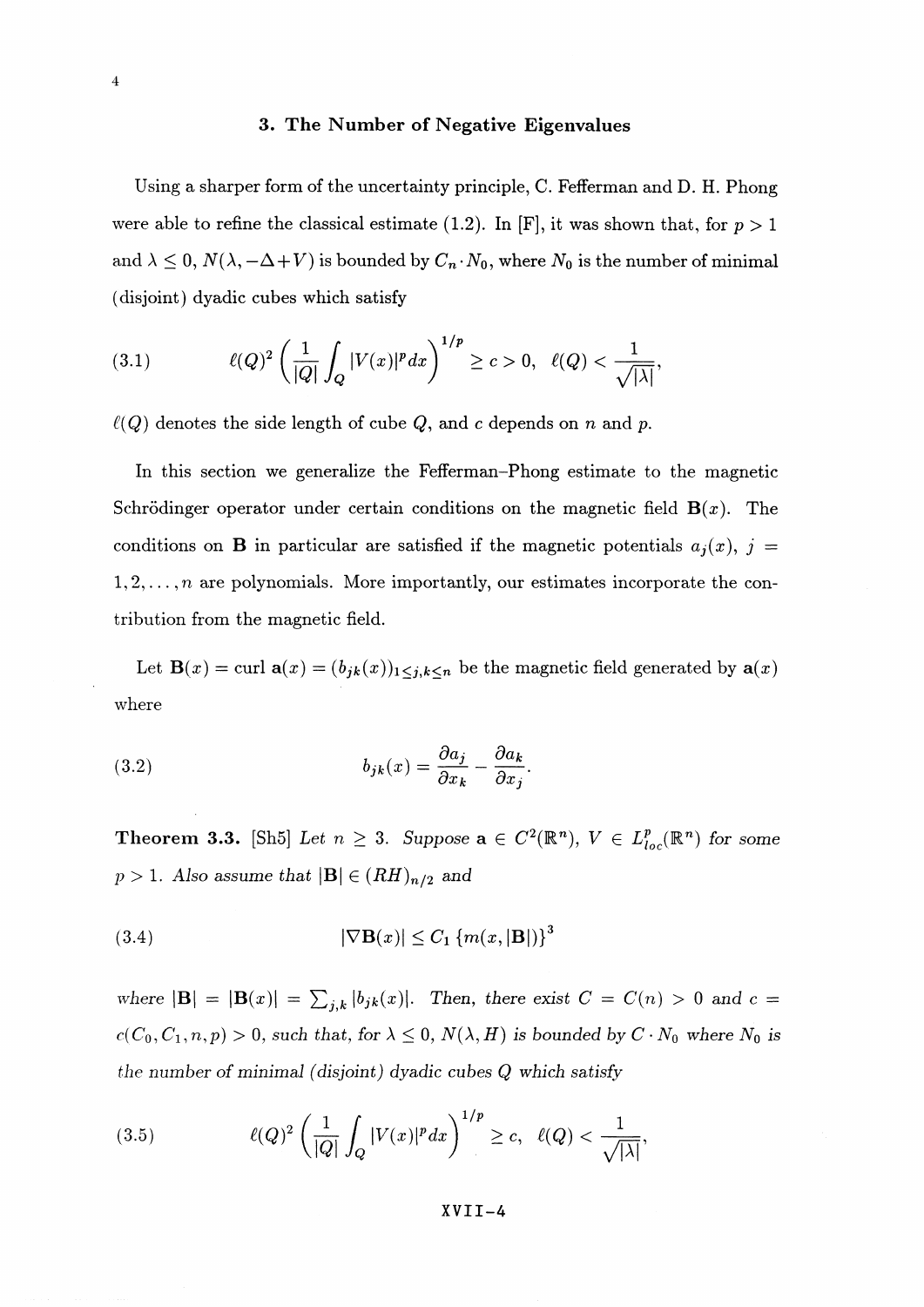*and*

(3.6) 
$$
\ell(Q)^2 \left( \frac{1}{|Q|} \int_Q |\mathbf{B}(x)|^2 dx \right)^{1/2} \leq 1.
$$

**Remark 3.7.** Note that the conditions  $|\mathbf{B}| \in (RH)_{n/2}$  and  $|\nabla \mathbf{B}(x)| \leq C \{m(x, |\mathbf{B}|)\}^3$ in Theorem 3.3 are dilation invariant. Roughly speaking, these two conditions mean that the values of  $|\mathbf{B}|$  do not fluctuate too much on the average and  $|\nabla \mathbf{B}|$  is uniformly bounded in the scale  ${m(x,|B|)}^{-1}$ . It follows easily from (2.6) that the hypothesis of Theorem 3.3 is satisfied if the magnetic potentials  $a_i(x)$  are polynomials. Moreover, in this case, the constants  $C_0$ ,  $C_1$  depend only on *n* and the degrees of  $a_i(x)$ .

**Remark** 3.8. The condition (3.6) in Theorem 3.3 may be replaced by

(3.9) 
$$
\ell(Q)^2 \left( \frac{1}{|Q|} \int_Q |\mathbf{B}(x)|^q dx \right)^{1/q} \le 1
$$

where  $0 < q \leq \infty$  [Sh5].

**Corollary 3.10.** [Sh5] *Under the same assumption as in Theorem 3.3, we have*

Corollary 3.10. [Sh5] Under the same assumption as in Theore  
\n(3.11) 
$$
N(0, H) \leq C \int_{\{x \in \mathbb{R}^n : V(x) < 0\}} \frac{|V(x)|^p}{\{m(x, |B|)\}^{2p - n}} dx
$$

*for*  $p \ge n/2$ *, where C depends on* n, p,  $C_0$  and  $C_1$ *.* 

In the case  $p = n/2$ , this is the classical Cwikel-Lieb-Rozenbljum estimate.

The following lower bound estimate suggests that the upper bound in Theorem **3.3 is** almost optimal.

**Theorem 3.12.** [Sh5] Suppose  $\mathbf{a} \in C^1(\mathbb{R}^n)$ ,  $V \in L^1_{loc}(\mathbb{R}^n)$  and  $V \leq 0$  a.e. on  $\mathbb{R}^n$ . Then, there exists  $C_2 > 0$  depending only on n, such that, if there exists a *collection of cubes*  $\{Q_k, k = 1, 2, \ldots, N_0\}$ , whose double are pointwise disjoint, with *the properties*

$$
\ell(Q)^2\left(\frac{1}{|Q|}\int_Q|V|dx\right)\geq C_2,\ \ \ell(Q)<\frac{1}{\sqrt{|\lambda|}},
$$

 $\overline{5}$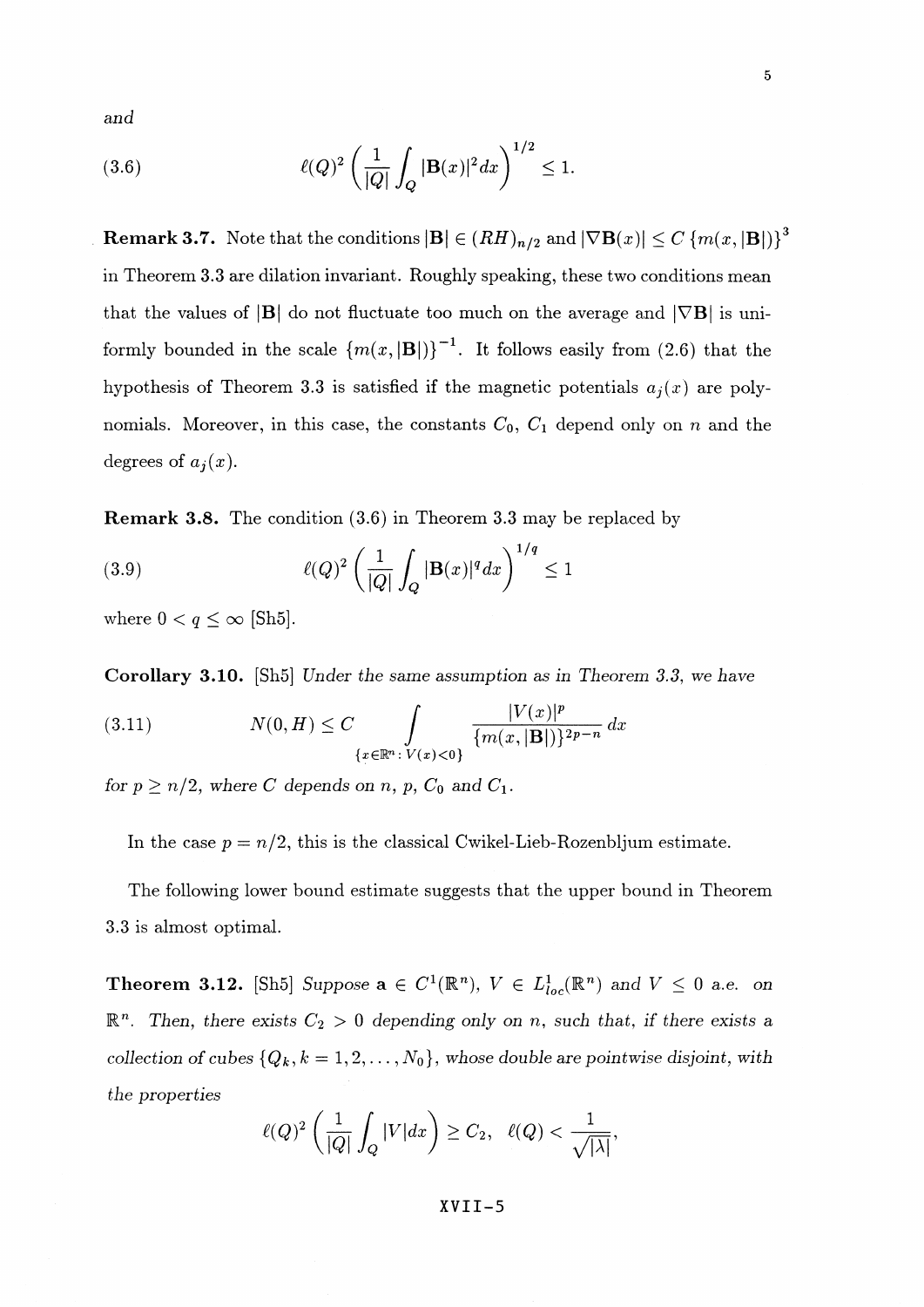*and*

$$
\ell(Q)^2\left(\frac{1}{|Q|}\int_{2Q}|\mathbf{B}|^2dx\right)^{1/2}\leq 1,
$$

*then*

$$
N(\lambda, H) \geq N_0.
$$

#### **4. The Eigenvalue Asymptotics**

**Theorem 4.1.** [Sh3] Suppose  $\mathbf{a} \in C^2(\mathbb{R}^n)$ ,  $V \in L_{loc}^{n/2}(\mathbb{R}^n)$  and  $V \geq 0$  a.e. on  $\mathbb{R}^n$ ,  $n \geq 3$ . Also assume that

$$
\begin{cases} |\mathbf{B}| + V + 1 \in (RH)_{n/2, loc}, \\ |\nabla \mathbf{B}(x)| \le C_1 \{1 + m(x, |\mathbf{B}| + V)\}^3. \end{cases}
$$

Then, there exist constants  $C = C(n, C_0, C_1) > 0$  and  $c = c(n, C_0, C_1) > 0$ , such *that, for*  $\lambda \geq C$ *,* 

$$
N(\lambda, H(\mathbf{a}, V)) \le C |\{(x, \xi) : |\xi|^2 + \{c m(x, |\mathbf{B}| + V)\}^2 < \lambda \}|,
$$

and

$$
N(\lambda, H(\mathbf{a}, V)) \ge c | \{ (x, \xi) : |\xi|^2 + \{ C \, m(x, |\mathbf{B}| + V) \}^2 < \lambda \} |,
$$

where  $(x,\xi) \in \mathbb{R}^n \times \mathbb{R}^n$ .

Theorem 4.1, which generalizes a result by Helffer, Mohamed, and Nourrigat [HM] [MN], allows one to estimate the leading power of  $N(\lambda, H(a, V))$  in many cases for degenerate potentials  $V(x)$ , as well as degenerate magnetic fields  $\mathbf{B}(x)$ . Indeed, it follows easily from Theorem 4.1 that

$$
N(\lambda, H) \le C \lambda^{n/2} |\left\{ x \in \mathbb{R}^n : m(x, |\mathbf{B}| + V) \le C \sqrt{\lambda} \right\}|,
$$
  

$$
N(\lambda, H) \ge c \lambda^{n/2} |\left\{ x \in \mathbb{R}^n : m(x, |\mathbf{B}| + V) \le c \sqrt{\lambda} \right\}|.
$$

**Corollary 4.2.** Suppose  $a(x)$  and  $V(x)$  satisfy the same hypothesis of Theorem 4.1. Then  $H(a, V)$  has a discrete spectrum if and only if

$$
m(x, |\mathbf{B}| + V) \to \infty
$$
 as  $|x| \to \infty$ .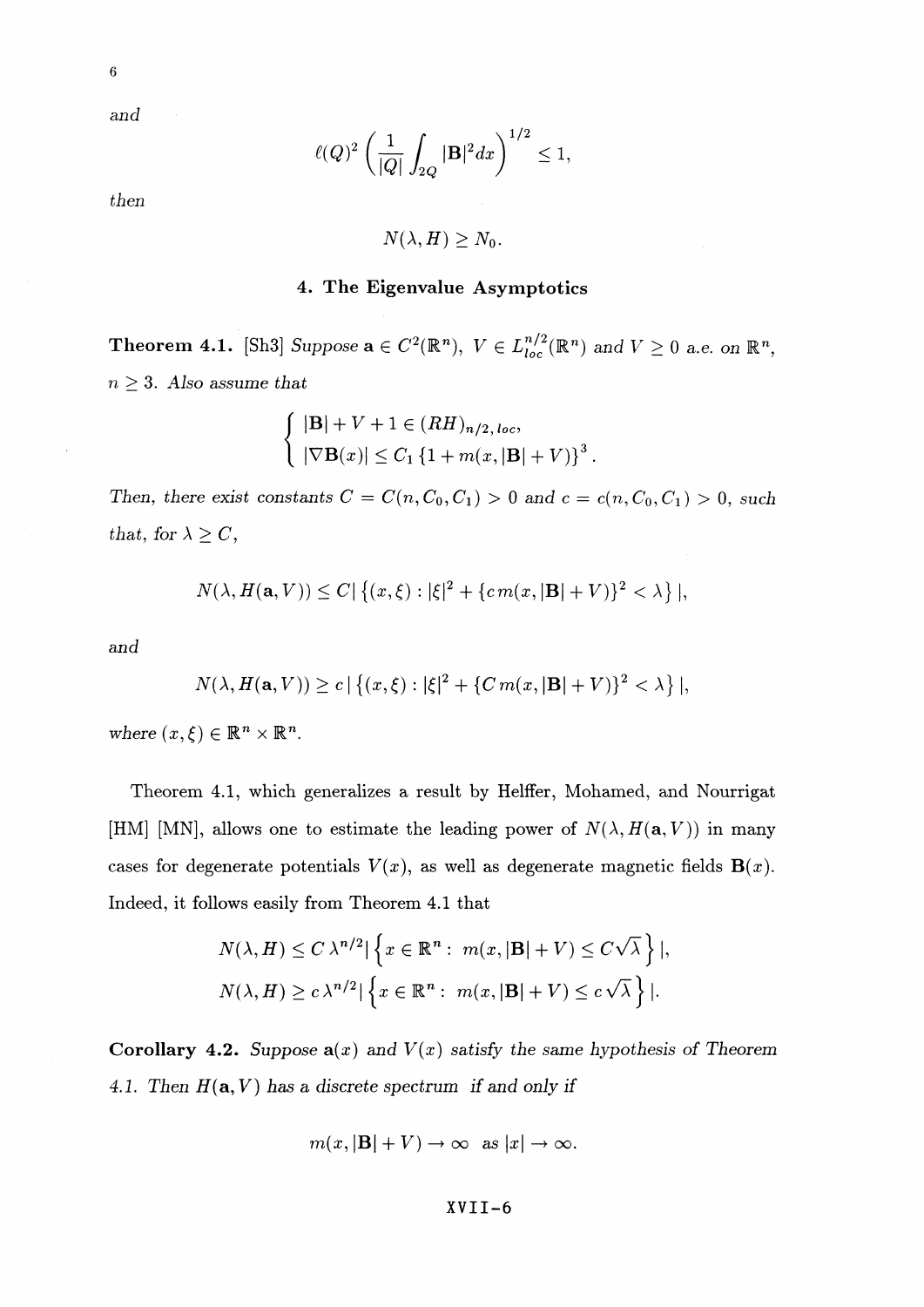### **5. The Uncertainty Principle**

The proof of Theorem 3.1 and Theorem 4.1 relies on a new form of the uncertainty principle.

**Theorem 5.1.** [Sh3] Suppose  $\mathbf{a} \in C^2(\mathbb{R}^n)$ ,  $V \in L^{n/2}_{loc}(\mathbb{R}^n)$  and  $V(x) \geq 0$ . Also *assume that*

$$
\begin{cases} |\mathbf{B}| + V + 1 \in (RH)_{n/2, loc} \\ |\nabla \mathbf{B}(x)| \le C_1 \{ m(x, |\mathbf{B}| + V + 1) \}^3. \end{cases}
$$

*Then, for*  $u \in C_0^1(\mathbb{R}^n)$ ,

$$
\int_{\mathbb{R}^n} |m(x, |\mathbf{B}| + V + 1) u(x)|^2 dx
$$
\n
$$
\leq C \left\{ \sum_{j=1}^n \int_{\mathbb{R}^n} \left| \left( \frac{1}{i} \frac{\partial}{\partial x_j} - a_j(x) \right) u \right|^2 dx + \int_{\mathbb{R}^n} (V(x) + 1) |u|^2 dx \right\}.
$$

**Corollary 5.2.** [Sh5] Suppose  $\mathbf{a} \in C^2(\mathbb{R}^n)$ . Also assume that  $\mathbf{B} \in (RH)_{n/2}$  and

$$
|\nabla \mathbf{B}(x)| \leq C_1 \left\{ m(x, |\mathbf{B}|) \right\}^3.
$$

Then

$$
\int_{\mathbb{R}^n} |m(x, |\mathbf{B}|) u(x)|^2 dx \leq C \sum_{j=1}^n \int_{\mathbb{R}^n} \big|\big(\frac{1}{i}\frac{\partial}{\partial x_j} - a_j(x)\big)u\big|^2 dx.
$$

The estimate in Corollary 5.2 implies that the operator  $H(a, 0)$  is bounded from below by  $\{m(x, |B|)\}^2$ . Using this lower bound, we may deduce the following decay estimate

(5.3) 
$$
|\Gamma_{\lambda}(x,y)| \leq \frac{C_{k}}{\{1+|x-y|m(x,|\mathbf{B}|+|\lambda|)\}^{k}} \cdot \frac{1}{|x-y|^{n-2}}
$$

where  $\Gamma_{\lambda}(x, y)$  denotes the kernel function of the operator  $(H(\mathbf{a},0) + |\lambda|)^{-1}$  and k is any positive integer.

To prove Theorem 3.3^ we follow the approach of Fefferman and Phong [F]. Also see [KS]. The key step, which requires the systematic control over the magnetic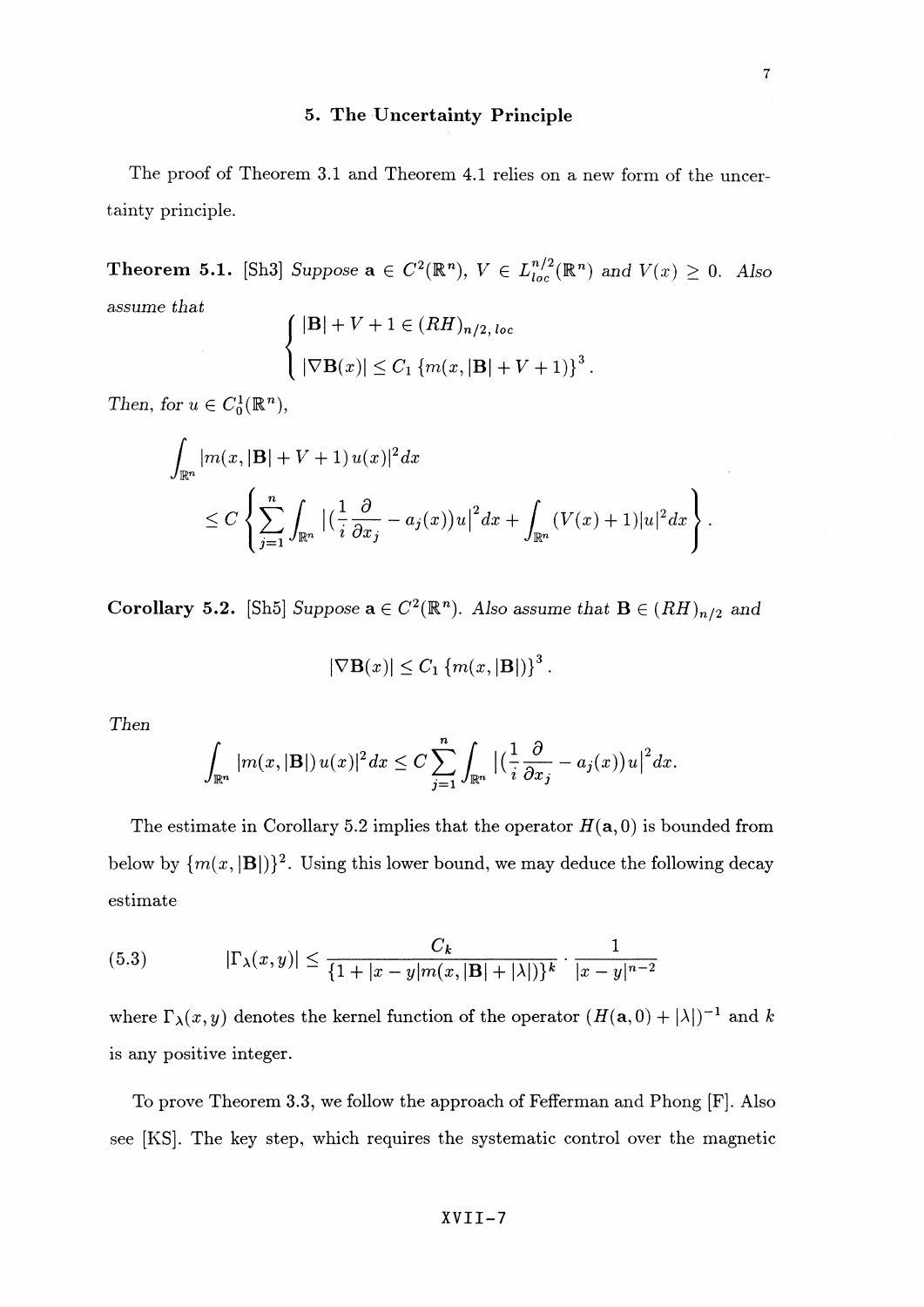field B, is to establish the following trace inequality:

$$
(5.4) \qquad \int_{\mathbb{R}^n} |V| \, |g|^2 dx \le C \cdot M_p \left\{ \sum_{j=1}^n \int_{\mathbb{R}^n} \left| \left( \frac{1}{i} \frac{\partial}{\partial x_j} - a_j \right) g \right|^2 dx + |\lambda| \int_{\mathbb{R}^n} |g|^2 dx \right\}
$$

where

(5.5) 
$$
M_p = \sup_Q \ell(Q)^2 \left(\frac{1}{|Q|} \int_Q |V|^p dx\right)^{1/p}
$$

and the supremum is over all dyadic cubes *Q* satisfying

(5.6) 
$$
\ell(Q) < \inf_{x \in Q} \frac{\alpha}{m(x, |\mathbf{B}| + |\lambda|)}.
$$

Note that (5.4) is equivalent to

(5.7) 
$$
\int_{\mathbb{R}^n} |V| |(H(\mathbf{a},0) + |\lambda|)^{-1/2} f|^2 dx \leq C \cdot M_p \int_{\mathbb{R}^n} |f|^2 dx.
$$

Let  $K_{\lambda}(x, y)$  denote the kernel function of the operator  $(H(a,0) + |\lambda|)^{-1/2}$ . It follows from (5.3) that, for any  $k > 0$ ,

(5.8) 
$$
|K_{\lambda}(x,y)| \leq \frac{C_k}{\{1+|x-y|m(x,|\mathbf{B}|+|\lambda|)\}^k} \cdot \frac{1}{|x-y|^{n-1}}.
$$

The proof of the trace inequality (5.4) is based on (5.8) and techniques from harmonic analysis. See [Sh5].

#### **6. The** *V* **Estimates**

In this section we give the  $L^p$  and weak-type  $(1,1)$  estimates for the magnetic Schrödinger operator (1.1). For  $-\Delta + V(x)$ , similar results can be found in [HN1] [Gu] [Z] [Shi]. For the Schrodinger operator with magnetic field, the only known result is an  $L^2$ -estimate given by Guibourg [Gu] for potentials which behave like polynomials.

Let 
$$
L_j = \frac{1}{i} \frac{\partial}{\partial x_j} - a_j(x)
$$
.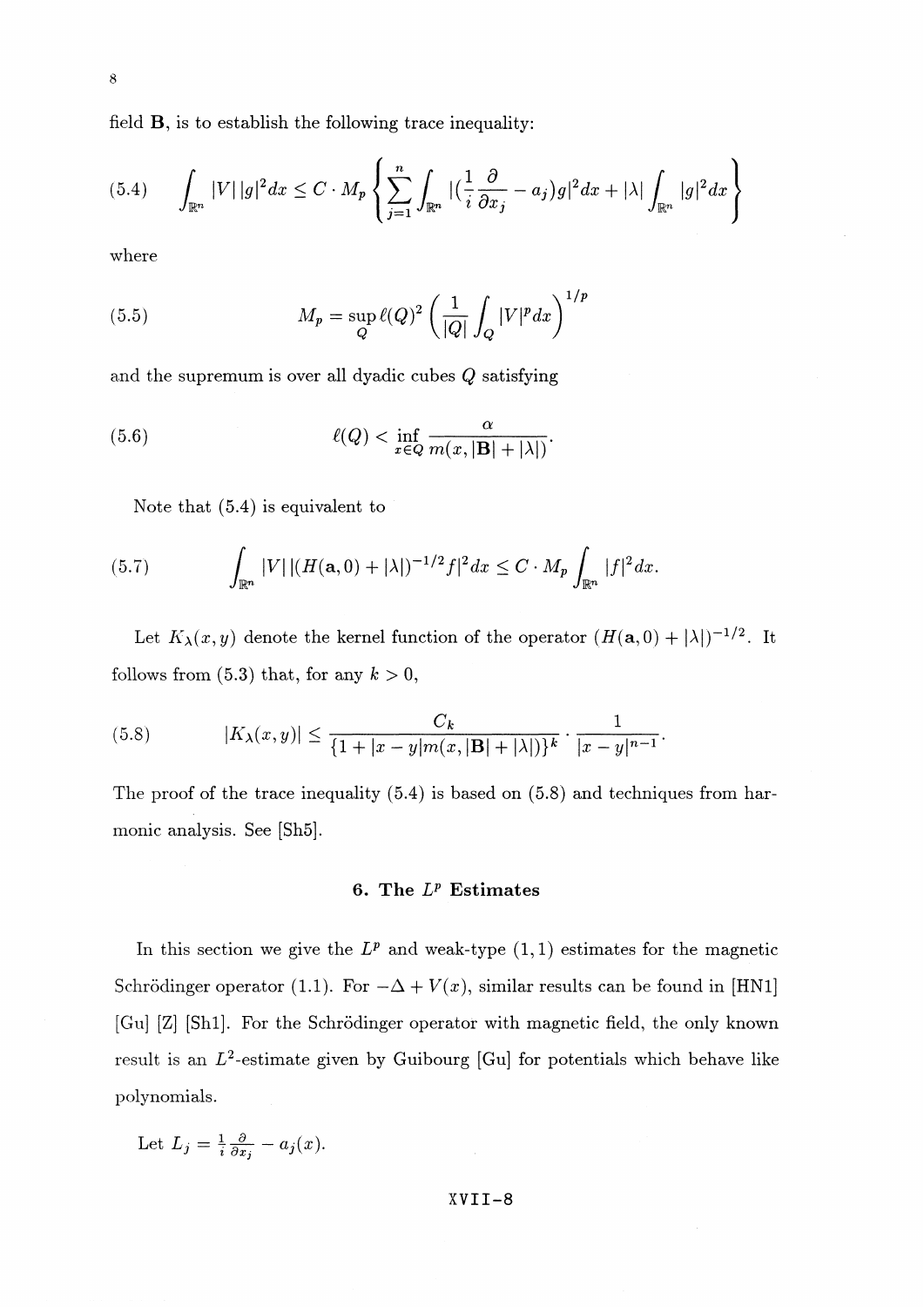**Theorem 6.1.** [Sh4] Suppose  $\mathbf{a} \in C^2(\mathbb{R}^n)$ ,  $V \in L^{\infty}_{loc}(\mathbb{R}^n)$  and  $V \geq 0$  a.e. on  $\mathbb{R}^n$ ,  $n \geq 3$ . Also assume that

$$
|\mathbf{B}| + V + 1 \in (RH)_{n/2, loc},
$$
  
\n
$$
V(x) \le C_1 \{m(x, |\mathbf{B}| + V + 1)\}^2,
$$
  
\n
$$
|\nabla \mathbf{B}(x)| \le C_2 \{m(x, |\mathbf{B}| + V + 1)\}^3.
$$

Then, for  $1 < p < \infty$ ,

$$
\sum_{1 \leq j,k \leq n} \|L_j L_k(f)\|_p \leq C \{ \|H(\mathbf{a}, V)f\|_p + \|f\|_p \}
$$

for any  $f \in C_0^{\infty}(\mathbb{R}^n)$ . We also have the weak-type  $(1,1)$  estimate

$$
|\{x \in \mathbb{R}^n : \sum_{1 \le j,k \le n} |L_j L_k(f)(x)| > \lambda\}| \le \frac{C}{\lambda} \{ ||H(\mathbf{a}, V)f||_1 + ||f||_1 \}.
$$

#### **REFERENCES**

- [AHS] J. Avron, I. Herbst and B. Simon, *Schrodinger Operators with Magnetic Fields.* /. *General Interaction,* Duke Math. J. 45(4) (1978), 847-883.
- [F] C. Fefferman, *The Uncertainty Principle,* Bull. Amer. Math. Soc. 9 (1983), 129-206.
- [Gu] D. Guibourg, *Inegalites Maximales pour L'Operateur de Schrodinger,* Ph.D. Thesis, Université de Rennes-I (1992.).
- [Gur] D. Gurarie, *Nonclassical Eigenvalue Asymptotics for Operators of Schrodinger Type,* Bull. Amer. Math. Soc. 15(2) (1986), 233-237.
- [H] B. Helffer, Semi-Classical Analysis for the Schrödinger Operator and Applications, Lec*tures Notes in Math.,* vol. 1336, Springer-Verlag, 1988.
- [HM] B. Helffer and A. Mohamed, *Caractérisation du spectre essentiel de lópérateur de Schrödinger avec un champ magnetique,* Ann. Inst. Fourier **38** (1988), 95-112.
- [HN1] B. HelfFer and J. Nourrigat, *Hypoellipticite maximale pour des operateurs polynomes de champs de vecteurs,* Progress in Math. 58, Birkhauser, Boston (1985).
- [HN2] B. Helffer and J. Nourrigat, *Decrossance a l'infini des fonctions propres de l'opérateur de Schrodinger avec champ electromagnetique polynomial,* J. Anal. Math. 58 (1992), 263-275.
- [I] A. Iwatsuka, *Magnetic Schrodinger Operators with Compact Resolvent,* J. Math. Kyoto Univ. **26-3** (1986), 357-374.
- [KS] R. Kerman and E. Sawyer, *The Trace Inequality and Eigenvalue Estimates for Schrodinger Operators,* Ann. Inst. Fourier(Grenoble) 36(4) (1986), 207-228.
- [MN] A. Mohamed and J. Nourrigat, *Encadrement du N(\) pour un operator de Schrodinger avec un champ magnetique et un potentiel electrique,* J. Math. Pures Appl. **70** (1991), 87-99.
- [R] D. Robert, *Comportement asymptotique des valurs propres d'operateurs du type Schrodinger a potenttel "degenere",* J. Math. Pures Appl. **61(9)** (1982), 275-300.